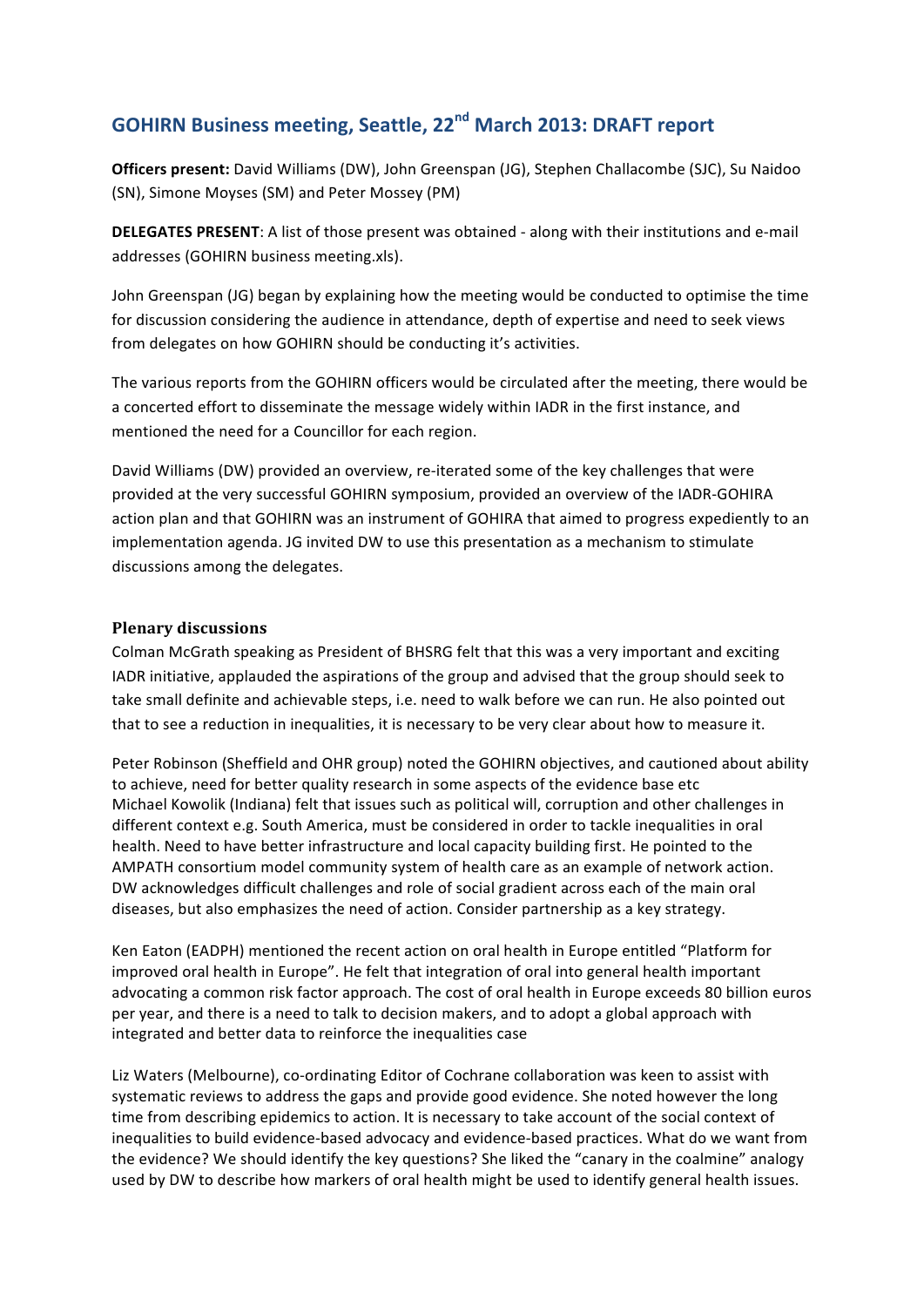JG mentioned that the Lancet were set to produce an open access journal. DW pointed to an example in UK where respiratory disease researchers adopted a collaborative approach to identify research priorities in a synergistic research model.

Harold Sgan Cohen (Hadassah, Israel) emphasised that the two important points to emphasise in GOHIRA were "inequalities" and "agenda". He was involved from the outset and was aware that each of the GOHIRA groups had published a paper on the challenges. He emphasised the needs for simple measurable goals for GOHIRA and used David Barmes approach 20 years ago when he defined his millennium goals as an example. He also mentioned the World conference of Preventive Dentistry, and adoption of goals for IADR. First step should be simple and tangible, understandable, measurable goals.

JG focussed attention on two problems: workforce and funding – and invited comment from an expert in the field, Jenny Gallagher (KCL, London). Jenny emphasised the need for a workforce agenda / strategy in parallel with GOHIRA agenda. If appropriate education / training / support is provided countries can work out the solutions for themselves, and mid-level providers, community health workers, not necessarily dentists might be an appropriate model. Multi/interdisciplinary training. Solutions must be in the context of individual countries, so support for countries and empowering local people needed. In the higher income countries we may not have the solutions as USA and UK dentists have not solved problems and services in our own countries, let alone other countries, so approach must be wider.

Francisco Ramos-Gomez (UCLA) supported a model of action through interdisciplinary collaboration; and Deborah Greenspan mentioned capacity building in dental schools and GOHIRA may have a role to play in this.

David Alexander supported community health care model as a major challenge in work force in developing world is migration of dentists after training. Communication is a critical issue in the health care debate, and use of simple and general language, and also who the communication is with. Talking to a health minister or even better to an education minister and having a simple but compelling case, with oral health in the context of general health e.g. we are seeking to "put the mouth back in the body". Money is available somewhere, and if we can communicate our simple and compelling case and money will follow, and perhaps not from the usual suspects. Money can come from those interested in human development and not only in dentistry.

JG brought the discussion back to questions regarding the need for research, make use of current data and how to move forward. Gareth Griffiths (Sheffield, UK) felt that from his disciplinary perspective periodontology has associations with aspects of medicine where collaborative research would be valuable, and there is a European periodontology group who would be willing to contribute. 

Helen Whelton (Cork, Ireland and incoming President IADR) raised the fact that WCPD meet in Budapest in October 2013, and while the agenda is agreed, she felt that this offers an opportunity for GOHIRA to contribute. She asked the questions of what is achievable, can there be a fit in with the millennium development goals (MDG) agenda, emphasised the integration of oral v general health issues, and perhaps maternal and child health as a starting point - how could oral health policies best be integrated in the developing world in particular, and do upstream factors differ in different diseases. Perhaps these could be raised as a starting point for GOHIRA in Budapest.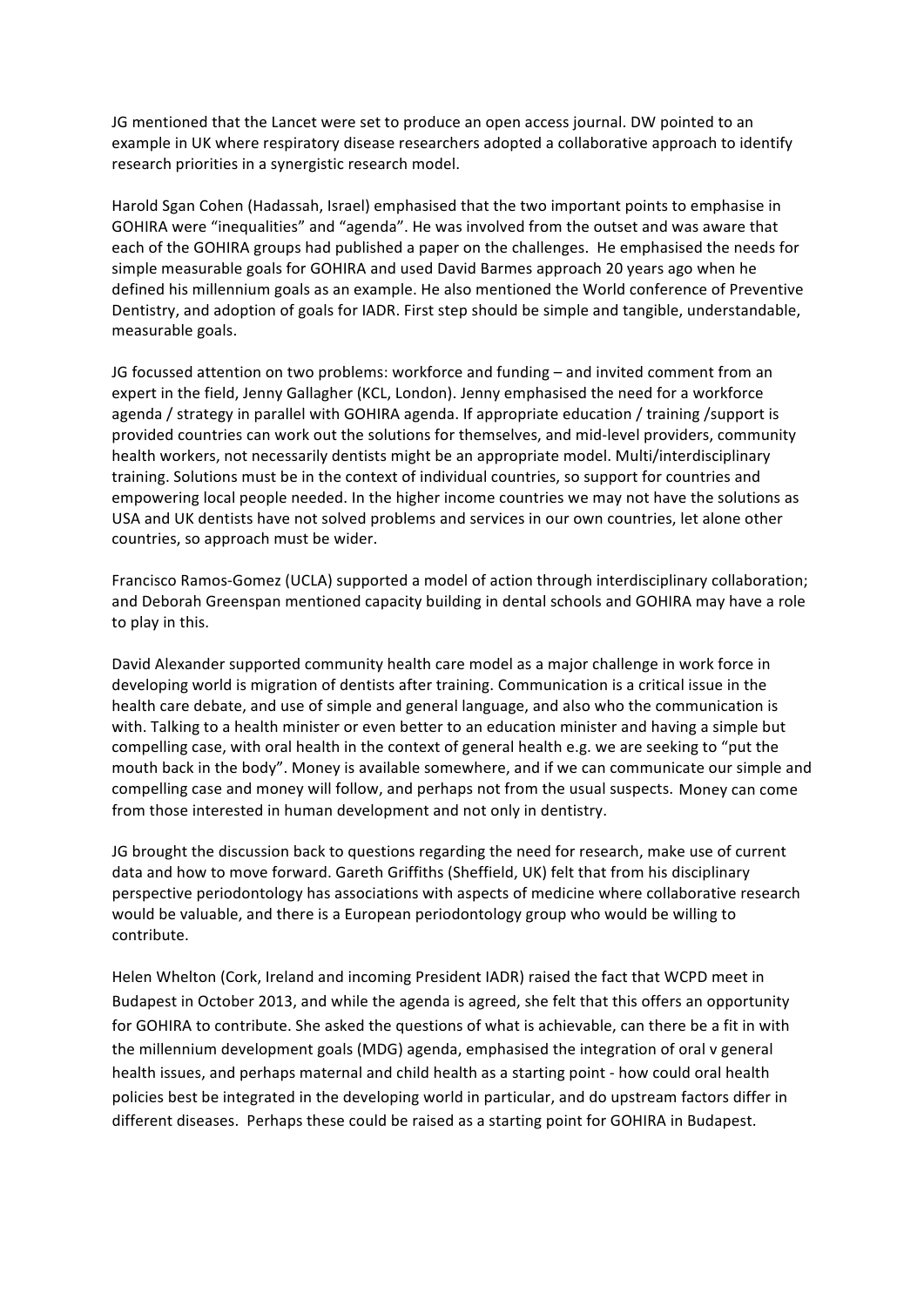Su Naidoo (SN) (Cape Town and GOHIRN Treasurer) urged that we start with what we know and the publications of more papers at this stage should not take priority, but rather we should engage in advocacy to communicate our knowledge (what we already know that works) into action. One of the major challenges is to influence healthcare policies.

Bob Weyant (Pittsburg) urged a move from objectives and aspirations towards action and communication to get leverage. Begin with small steps, integrating others through the common risk factor approach while at the same time continuing to have symposia like the one in Seattle to continue the debate and discussion. SJC reinforced the need for an implementation agenda and work outside regular meetings to action our agenda. Jane Wientraub (Chapel Hill, NC) urged the need to collaborate in USA with active groups and to look for best practice.

Eyitope Ogunbodede from Nigeria, but currently visiting Professor at Harvard reminded the group of the inequalities and oral healthcare needs for Africa. Report on oral health in Europe (platform document) emphasises best practice, but not all are relevant, should take and adapt for developing countries. Peter Robinson commented on the different interpretations of inequalities and there may need to be clarification as part of our remit.

Jean-Luc Eisele (FDI) urged collaborative practice, identify successful models, sustainable development and Liljian Jin (Hong Kong) mentioned his work with FDI and WHO to disseminate the global message for capacity building.

PM (Dundee and Secretary GOHIRN) emphasised inequalities as a key focus uniting the group, and implementation being needed starting with this immediately. Maternal and Child health would be a good place to start to bring oral health into focus. WHO has a department of Reproductive Health and research (led by Mario Merialdi) and the Global burden of disease (GBD) data is already available. Suggested title and concept of IADR Cape Town symposium, with examples of good practice in the developing world needed for this e.g. UCSF initiatives in Equador and Peru.

SM (Brazil and GOHIRN Councilor). Experience of lots of agencies promoting oral health in Brazil, and feels that communication now crucially important to utilise and reinforce the political action needed to disseminate the GOHIRN objectives. Also asked whether IADR has links with WHO, and this was confirmed, as also does WCPD.

Jane Weintraub (North Carolina) highlighted the utility of an online course which might contribute to this agenda, and Caroline Shiboski (UCSF) offered an example of success in the developing world. This involves French physicians ten day course at Institute Pasteur. Then develop research protocols moving from observational to interventional studies.

DW closed the session summarising some important aspects which included: necessary to communicate, advocate, identify evidence-based research, strategies to capacity building, as a network, connect with person and researchers, how to involve others to be committed with the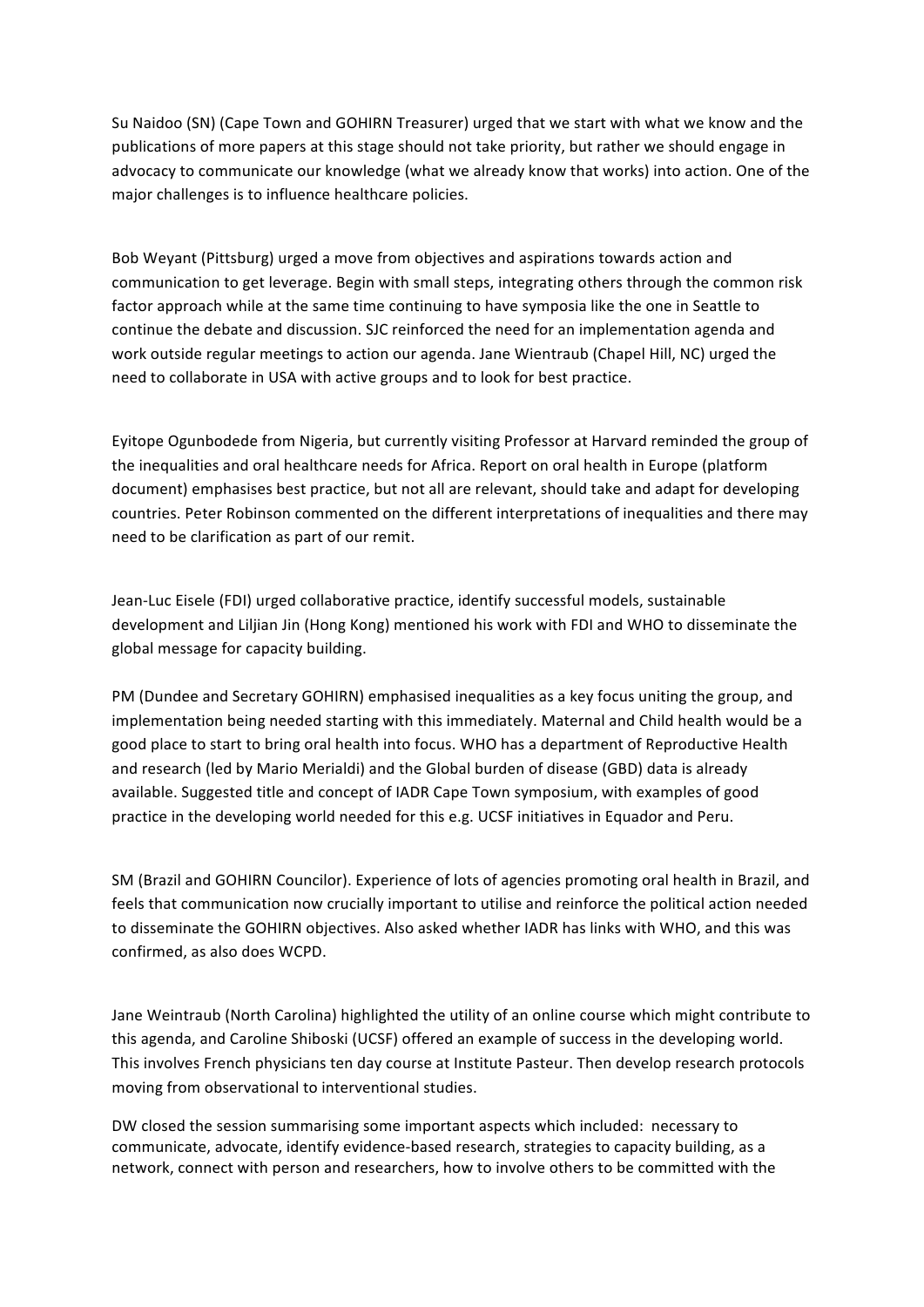proposals of our network, opportunity to stress themes such as child and maternal care and the millennium development goals.

Through a range of communication mechanisms GOHIRN could build up a registry of studies, and this resource should seek examples of good practice in parallel with our preparations for the forthcoming WPCD and IADR meetings. These could also be shared via Listserve, a bulletin board and /or Facebook as the most frequently used form of social media.

Additional footnote: The current membership of GOHIRN, as at the Seattle meeting is attached (IADR GOHIRN membership 031513). Those in attendance at this meeting would be sent the report of the meeting, and if not already members of the Network, could be invited to sign up as members. The Councilors Report appears below as Appendix I and the immediate communication and dissemination strategy appears with the Cape Town proposal in Appendix II.

## **Post meeting note:**

It was deemed necessary to appoint a member of the AADR to the position of Assistant GOHIRN Treasurer and David Alexander (david@appoloniaglobalhealth.com), Appolonia Global Health Sciences was invited to take on the position and will work with Su Naidoo.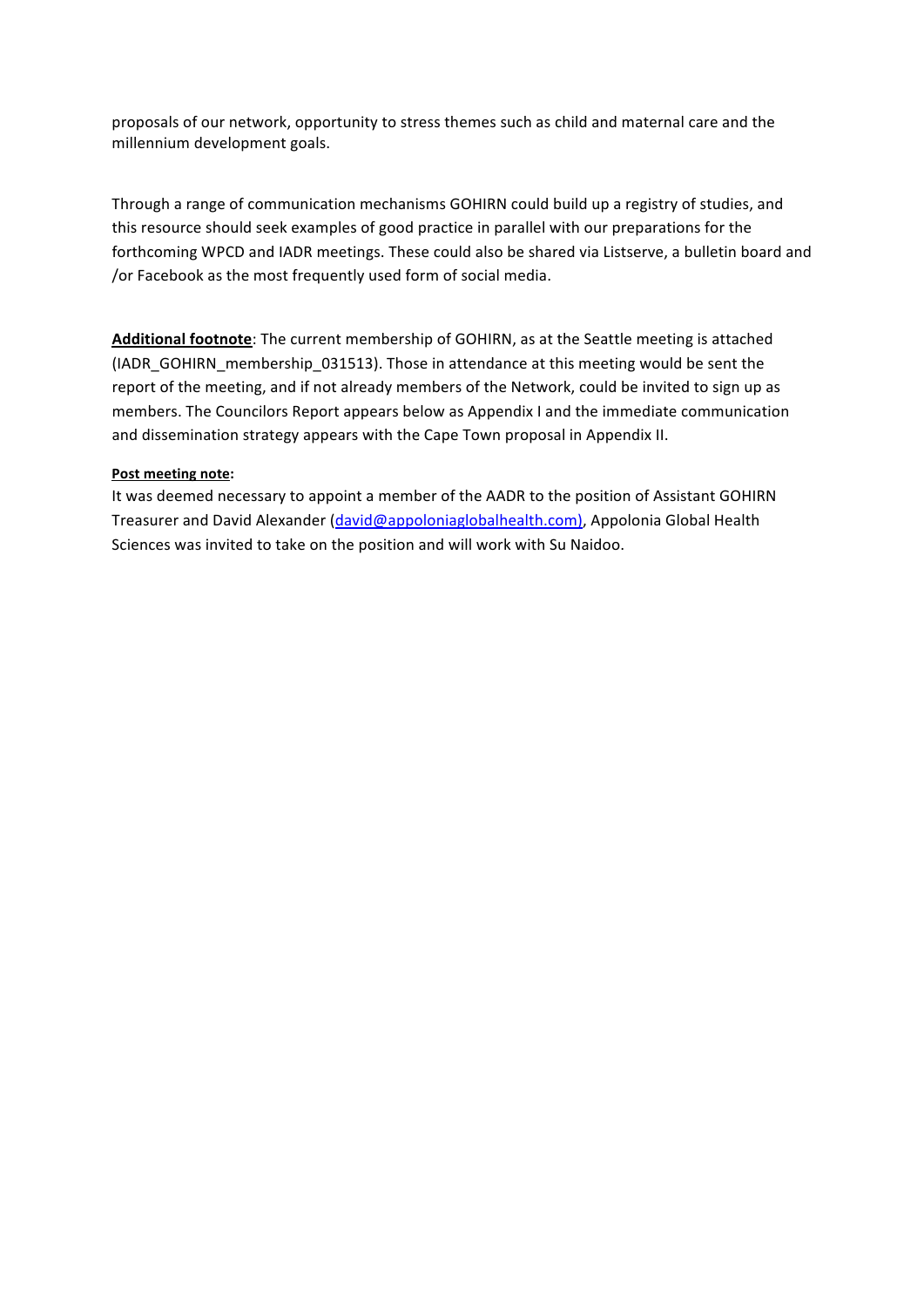## **APPENDIX I:**

## Councilor's Report for the Global Oral Health Inequalities Research Network (GOHIRN) Meeting **(Simone Moyses)**

Report from the IADR Council Meeting - Tuesday, March 19, 2013

## **IADR Membership Survey, 2012**

*Research 
 Objectives:*

• to better understand the value offered by IADR to members and gain insights to better serve and retain existing membership

Main results that can give some insights to GOHIRN:

- $\blacksquare$  Most important reasons to joining IADR:
	- o discounted meeting registrations
	- o being a part of a global network of researchers
- $\blacksquare$  Areas that need increased attention:
	- $\circ$  voung investigator/junior faculty support
	- o greater collaboration with the broader scientific and medical communities intersectoral action
	- o advocacy for research funding (specially in Latin America and Africa/Middle East)
- only 24% of members are aware of the IADR-GOHIRA initiative

## **IADR Board proposals:**

- Affiliate membership category clinicians and educators
- **EXECTADR** Academy research training opportunity
- **Improve online communication**
- Student Training and Research STAR Network
- **Increase collaboration with wider medical and scientific organizations**
- Increase the IADR-GOHIRA awareness

## **IADR Council discussions and proposals:**

- $\blacksquare$  Importance to consider the diversity of the regions
- " New ways to deliver research basis to meet the needs of clinicians, educators, and health managers
- Need of innovative forms of communication broadcast, e-learning communities, social media, improve the website
- **EXECUTE:** Group/regional advocacy for research funding spread information about opportunities
- Support for students participation based on awards competition
- Exchange programes to young investigators
- IADR-GOHIRA initiative in the political agenda politicians in the open ceremony, delivering of simple messages for the internal and external communities, research funding
- Sustainability of the groups/networks common projects within the group using E-learning approach